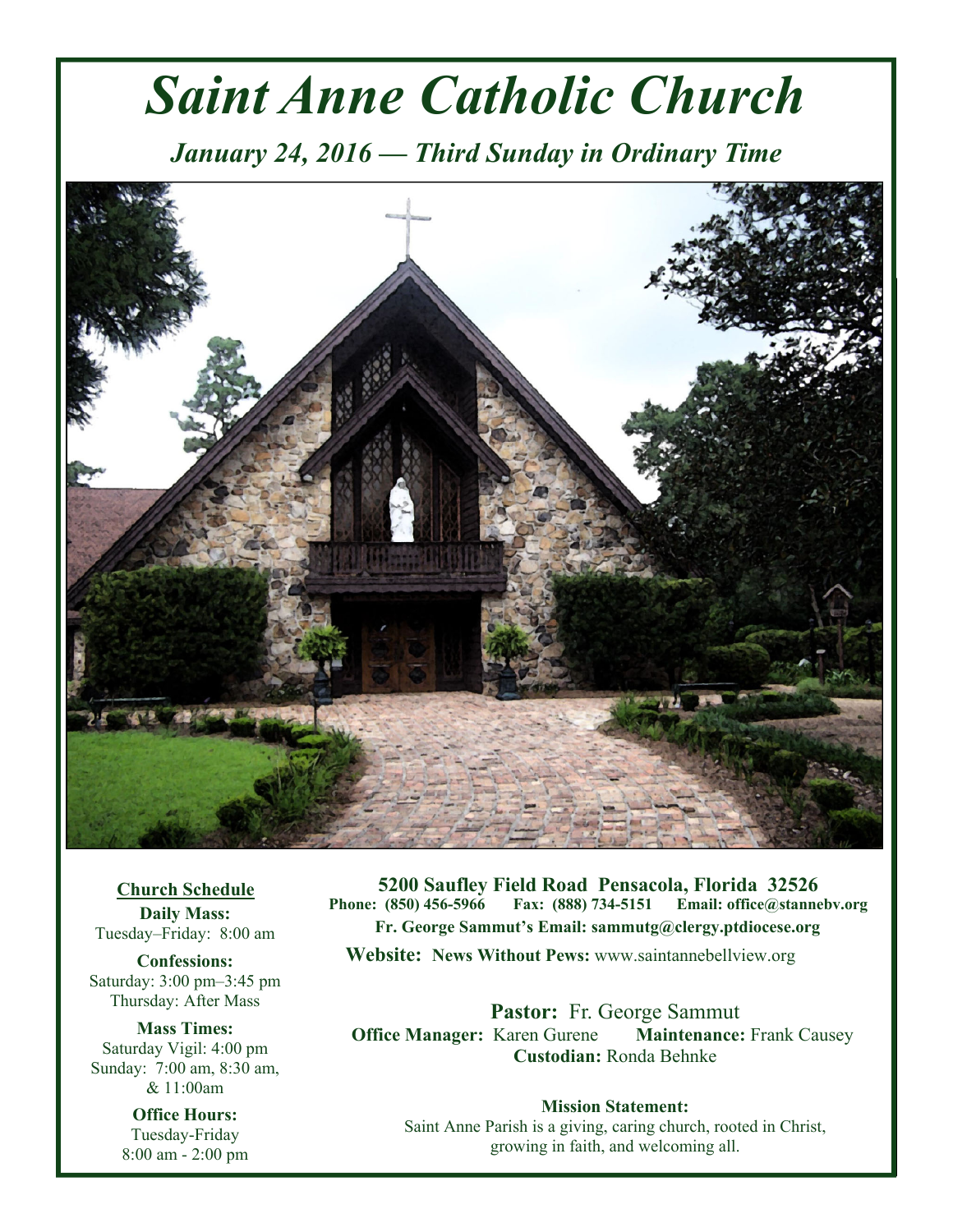# *Mass Intentions*

| Sat. Jan 23, 4pm    | + Angela Geil<br>requested by Jerry & Maralee Geil                     |
|---------------------|------------------------------------------------------------------------|
| Sun. Jan 24, 7am    | + Departed Souls of Our Loved Ones<br>requested by Fe & John Desposito |
| Sun. Jan 24, 8:30am | sp Parishioners of St. Anne                                            |
| Sun. Jan 24, 11am   | + Prescilla Buncayo<br>requested by Agnes Marasigan                    |
| Mon. Jan 25, 8 am   | <b>No Mass</b>                                                         |
| Tue. Jan 26, 8am    | + William Riggie<br>requested by Frank & Louella Allard                |
| Wed. Jan 27, 8am    | + Edith Konewko<br>requested by St. Anne's Altar Society               |
| Thu. Jan 28, 8am    | sp Rose Putman<br>In Thanksgiving for a safe trip back to<br>Vietnam   |
| Fri. Jan 29, 8am    | + Arlean Godwin<br>requested by The Dixon Family                       |
| Sat. Jan 30, 4pm    | + Harold Goff<br>requested by Catherine Goff                           |
| Sun. Jan 31, 7am    | $+$ Henry & Dorothy Dugger<br>requested by The Dugger Family           |
| Sun. Jan 31, 8:30am | + Thomas Hollihand, Jr.<br>requested by Angie Bosco                    |
| Sun. Jan 31, 11 am  | sp Parishioners of St. Anne                                            |

# *Please Pray For…*

Jeanne Allegato, Sue Almsted, Loretta Amoni, Clara Ann, Gloria Armitage, Ann Baker, Marge Baumlin, Angel Beasley, Stephanie Browne, Deborah Bush, Glenda Carmichael, Janet Cherry, Nancy Cherry, Nicole Christy, Brenda Crosby, Harper Elizabeth di Graaf, Patricia DiLeonardo, Linda Dodds, Josie Dominguez, Mary Dominguez, Marie Dreaden, Elizabeth Duckett, Eleanor Dunn, Butch Durden, Larry Farley, Roberto Fernandez, Francis Figaniak, Sylvia Figaniak, Helen Flood, Chris Fracchia, Catherine Goff, Cheri Hoagburg, Genevieve Holley, Helga Howard, Marion Humar, Justina Jennings, Robert Johnson, Nina Jones, Fred Kennedy, Joyce Kenney, Mary Ellen Kolbe, Mary Martin, Ruthie Matthews, Sara Matthews, Bob Mattus, Wanda McCagg, Carl McDavid, Lora Meeks, Vince Mercon, Margie Merritt, Josh Middleton, Ed Moore, Virginia Moretti, Judy Myers, Sue Olmsted, John Peters, Dolores Poljak, Aubrey Reed, Jason Reynolds, Prescilla Robinson, Doris Rogers, Theresa Row, Betty Schmitz, Lisa Sepulveda, Fred Sepulveda, Shalee Shaw, Larry Stamper, Fr. Henry Thorsen, Lisa Tisdale, Blaise Vallese, Sharell Williams.

*To add someone to the prayer list please call 456-5966.* 

#### **TODAY'S READINGS**

**First Reading** — Ezra read from the book of the law of God to the assembled people. They understood and accepted the law (Nehemiah 8:2-4a, 5-6, 8-10). **Psalm** — Your words, Lord, are Spirit and life (Psalm 19). **Second Reading** — As the body with its many parts is still one body, so it is with Christ (1 Corinthians 12:12-30 [12-14, 27]). **Gospel** — While attending worship in the Nazarean synagogue, Jesus reads from the prophet Isaiah and declares himself to be the fulfillment of the prophecy (Luke 1:1-4; 4:14-21).

#### **READINGS FOR THE WEEK**

| Monday:   | Acts 22:3-16 or 9:1-22; Ps 117:1bc, 2;              |
|-----------|-----------------------------------------------------|
|           | Mk 16:15-18                                         |
| Tuesday:  | 2 Tm 1:1-18 or 9:1-22; Ps 24:7-10;                  |
|           | Mk 3:31-35                                          |
|           | Wednesday: 2 Sm 7:4-17; Ps 89:4-5, 27-30; Mk 4:1-20 |
| Thursday: | 2 Sm 7:18-19, 24-29; Ps 132:1-5, 11-14;             |
|           | Mk $4.21 - 25$                                      |
| Friday:   | 2 Sm 11:1-4a, 5-10a, 13-17;                         |
|           | Ps 51:3-7, 10-11; Mk 4:26-34                        |
| Saturday: | 2 Sm 12:1-7a, 10-17; Ps 51:12-17;                   |
|           | Mk $4.35 - 41$                                      |
| Sunday:   | Jer 1:4-5, 17-19; Ps 71:1-6, 15, 17;                |
|           | 1 Cor 12:31 - 13:13 [13:4-13]; Lk 4:21-30           |
|           |                                                     |

#### **LIVING AS THE BODY OF CHRIST**

Some of Saint Paul's best known and most beloved imagery is contained in the passages from First Corinthians that we have heard last week and this week: the many gifts granted by the one same Spirit and the many members making up the one Body of Christ. Few passages from sacred scripture more accurately sum up how Christian vocations work together.

 Unlike some of Paul's other writings, which are a product of the social and religious conventions of his time, these enable us to look at our own lives and the lives of those around us to discern what gifts, what vocations the Holy Spirit has given for the good of all. We can likewise know the joys and sorrows of the other members of the Body and share in them for the strengthening of the whole Body of Christ.

#### **ELUSIVE HAPPINESS**

 Happiness will never be ours if we do not recognize to some degree that God's blessings were given us for the well-being of all. —Anonymous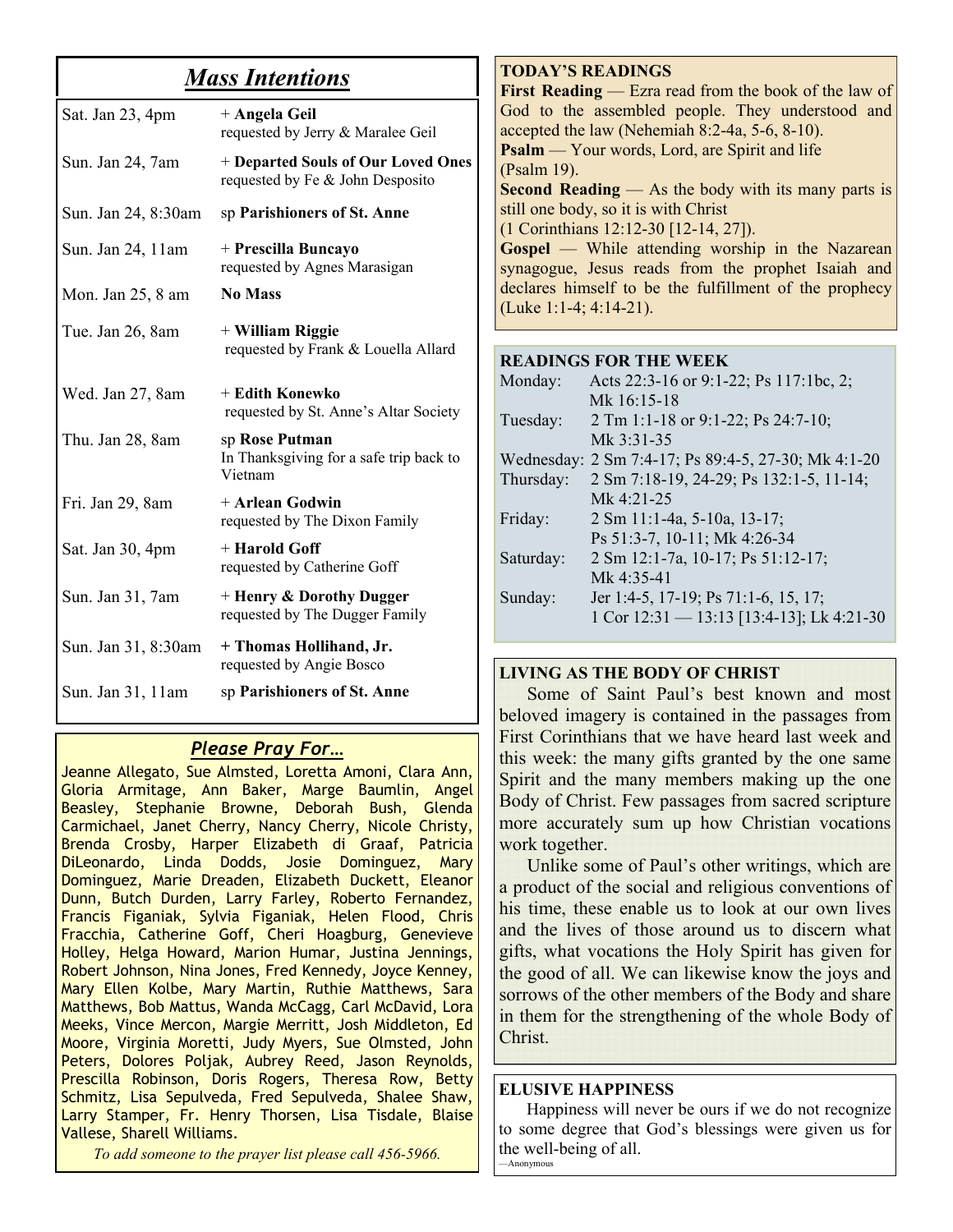# *NEWS AND EVENTS*

#### **Special Second Collection**

There will be a special one-time Diocesan second collection this weekend for Humanitarian and Church needs. This appeal is a result of the damages from the severe weather that has recently impacted the states in the South and Midwest regions of the country. The collection is for **2015- 2016 Calamity Recovery**, for not only the recent storms but in anticipation of more domestic disasters this year.

The funds collected will be used to support the efforts of Catholic Charities USA as they and their member agencies respond to immediate emergency needs and to the USCCB for pastoral and reconstruction needs of the Church.

Thank you in advance for your generosity!

# Young at Heart

The Young at Heart ministry, adults of any faith 45 years of age and older, meets every Tuesday at 10 am in the Family Life Center. If you are interested in joining, please contact Ruth Paiva at 944-0270.

# *Visitation*

If you are unable to attend Mass for a period of time and would like to receive communion, please call Bill Handy at 776-6089.

### **Catholic High School Placement Test**

Catholic High School will be administering their Placement Test for students who want to register as Freshmen for the 2016-2017 School year. The Placement Test will be given at 8:00 a.m. on Tuesday, February 9, 2016 in the CHS Media Center. The test will end by 11:30 a.m. Students should bring a completed Placement Test Pre-Registration Form (available on the CHS website—www.pensacolachs.org), two #2 pencils, and the \$15 test fee. Students will need to register for the Placement Test by contacting the CHS Guidance Department at 850-436-6400 ext. 122.

#### **Campfire Rosary**

Join us for the next Campfire Rosary on February 5th at 7 PM. The Men of St. Joseph will be leading the prayers .

#### **Lenten Retreat Cancelled**

The ladies of the Altar Society regret that our Lenten Retreat scheduled for February 13th had to be CANCELLED. We are so sorry for this announcement. Please let others know who may have been interested. We hope to reschedule in 2017.

*Like us on Facebook!* **St Anne Catholic Church,** 

### **St. John Catholic School Open House**

St. John Catholic School invites you to join us at an Open House on Sunday, January 31, 2016 from 1:00 to 3:00 pm. Teachers, parents, and students will be hosting tours of the PreK-3 through 8th grade campus and discussing the exciting opportunities that lie ahead in the 2016-2017 school year. Applications for registration, tuition assistance, and scholarship information will also be available. Please plan to visit us at 325 S. Navy Blvd., (one half mile from the NAS Pensacola main gate), www.stjohnpensacola.com, or by calling (850) 456-5218. St. John has a 141 year tradition of academic excellence and faith formation that prepares our students for the world of their future. We invite you to come see our school and "family" and take the first step toward a Catholic education foundation for your child that will last a lifetime!



**If at any time in 2016** you will have been married for exactly 1, 5, 10, 15, 20, 25, 30, 35, 40, 45 years or 50, 51, 52…or any year thereafter, celebrate the occasion with a Jubilee Mass. TO REGISTER TO ATTEND, PICK UP A FORM IN THE OFFICE, AND SEND COMPLETED FORM TO:

Office of Marriage and Family Life Post Office Drawer 13284, PENSACOLA, FL 32591-3284 Or register online at ptdiocese.org, under "event registration"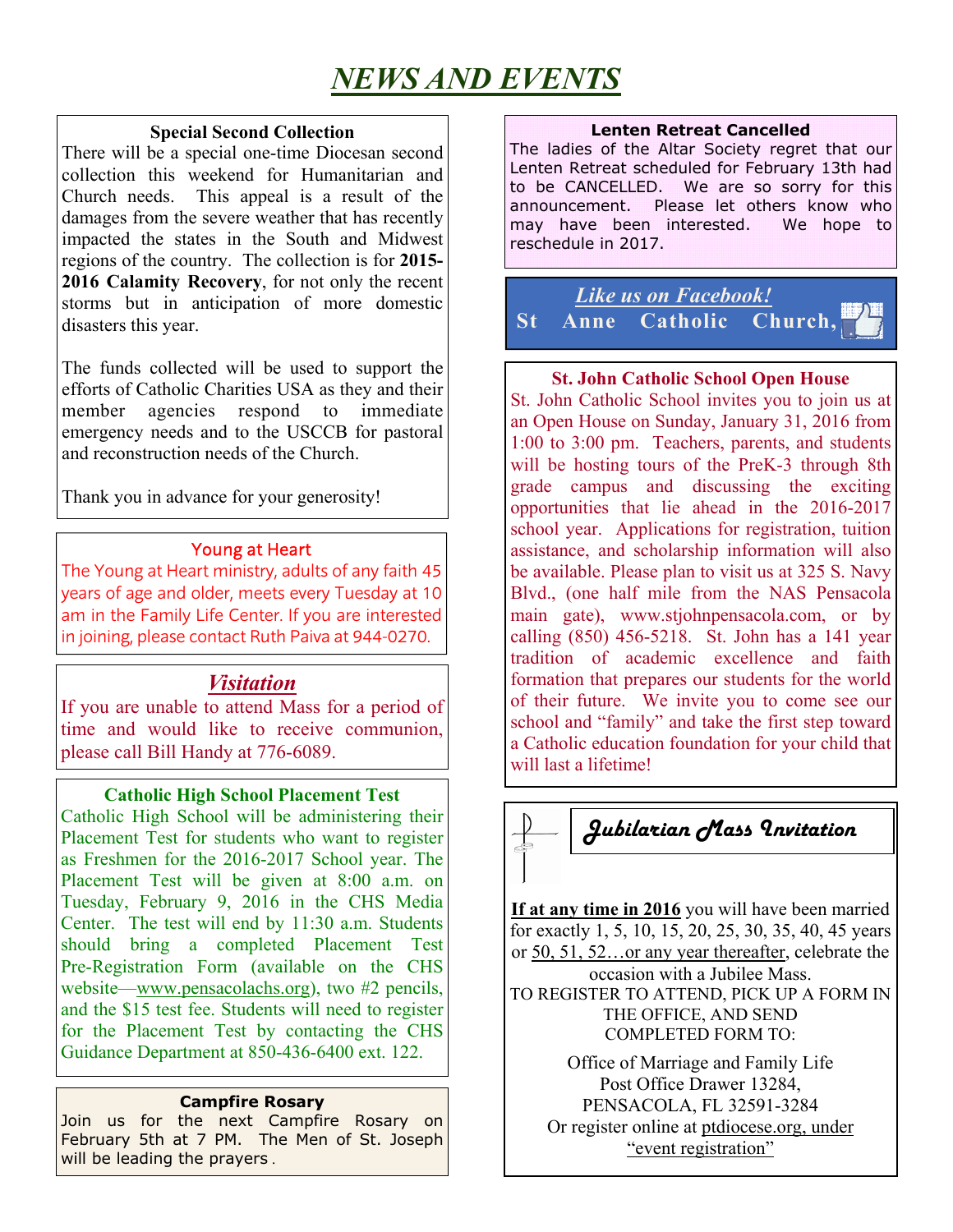|                                              | <b>Parish Registration/Update</b>                                         |  |
|----------------------------------------------|---------------------------------------------------------------------------|--|
|                                              |                                                                           |  |
| ADDRESS: _________________________________   |                                                                           |  |
|                                              |                                                                           |  |
|                                              | New in parish. Please send registration and other pertinent information.  |  |
|                                              | Moving out of parish. Please delete me/my family from records. Envelope # |  |
| Moving within parish area. Please change my: |                                                                           |  |
|                                              |                                                                           |  |
|                                              |                                                                           |  |



Matthew Poliak Kaylee Ramey Kenneth Reed Gretchen Reyes anCinta Richardson Richard Roat Alicia Shank Charles Shank Lilly Smith Genie Springer Reed Tanton Cita Wagner Kathy Westlake Jeremy Williams Kenneth Wood

#### **Now Available: Electronic Giving!**

**To become an electronic giver, log onto our website: saintannebellview.org and click on the blue Online Giving button. You can choose your fund (Offertory, and/or some of the Holy Days of Obligation), how much you want to contribute to the fund and how frequently you want to have the money taken out for each fund (weekly, monthly, semi-monthly, annually). You can log-in once with your email and a password, or set up a profile for repeat giving. Please keep track of your info for future changes. If you have any problems, please contact customer service for assistance at 800- 675-7430. Thank you for your continuing support of the parish.** 

## **Join the Email Tree**

**To join the email tree just send an email to: stanneinfo+subscribe@googlegroups.com** 

# *SAFE ENVIRONMENT INFORMATION*

#### *Educational Material on the Danger of Abuse*

The overwhelming majority of our clergy and lay leaders are hardworking individuals who are dedicated to serving the people of God in our parishes and schools. All of us together are responsible for making sure that all of our ministries are as safe as possible for our children and vulnerable adults. Each of us has a responsibility to educate ourselves about the real danger of abuse. Courses are available online at **www.shieldthevulnerable.org**, and they are free. For help on these courses and other safety matters, please contact the Diocese Office of Safe Environment at 435-3570.

#### *Victims of Abuse*

The Diocese of Pensacola-Tallahassee is committed to healing the hurting hearts of sexual abuse victims and has established Victims Assistance Coordinators who are experienced and trained counselors and are available to help persons who have been sexually abused. The Coordinator for the Pensacola/Fort Walton Beach area is Louis M. Makarowski, Ph.D., P.A; 477-7181.